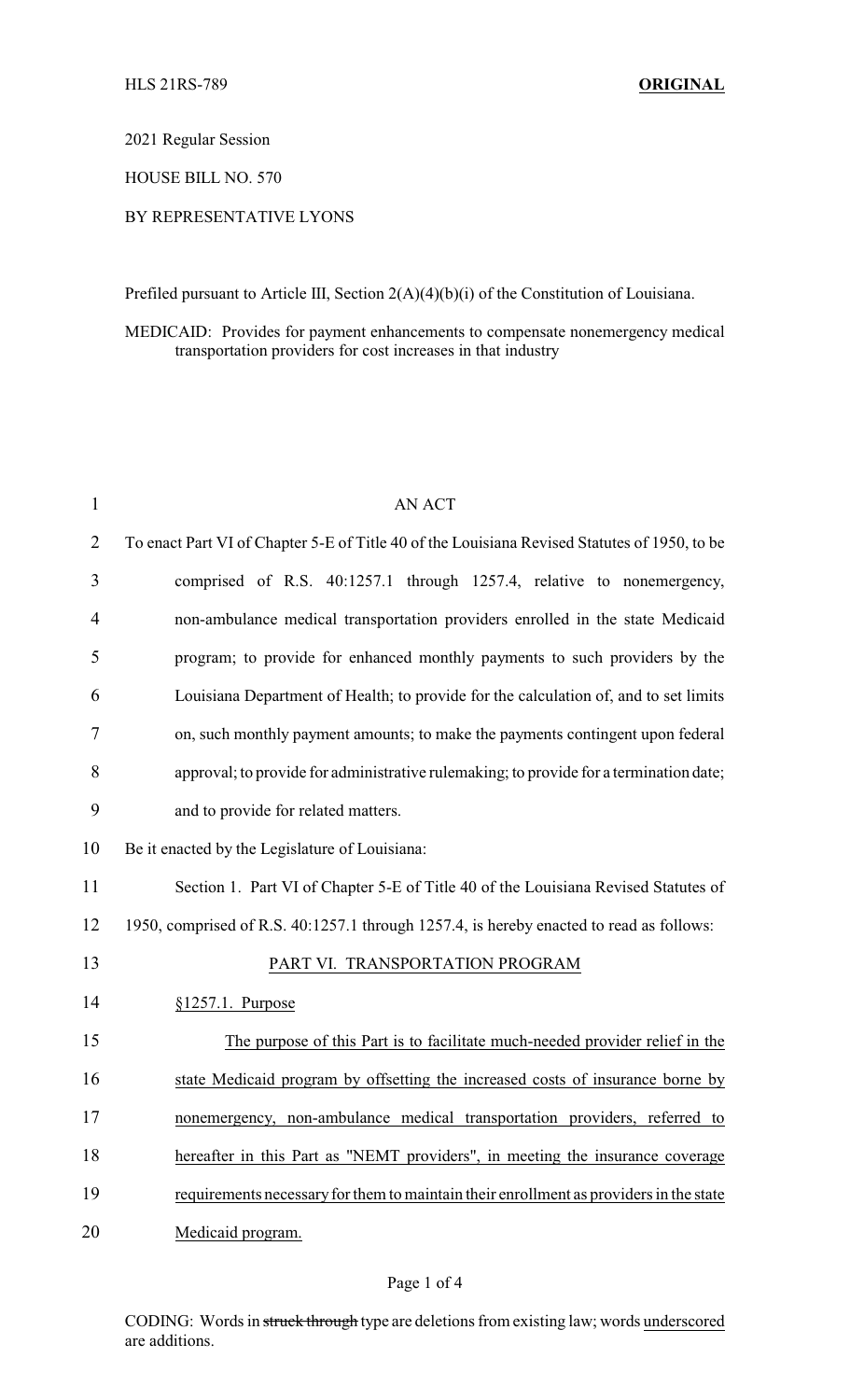| $\mathbf{1}$   | §1257.2. Nonemergency, non-ambulance medical transportation providers; payment       |  |  |
|----------------|--------------------------------------------------------------------------------------|--|--|
| $\overline{2}$ | enhancements                                                                         |  |  |
| 3              | A.(1) The Louisiana Department of Health, referred to hereafter in this Part         |  |  |
| 4              | as the "department", shall remit to each NEMT provider enhanced payments in the      |  |  |
| 5              | amount of five hundred dollars per month per vehicle, subject to the limitation on   |  |  |
| 6              | number of qualifying vehicles provided in Subparagraph (b) of this Paragraph, that   |  |  |
| 7              | the provider uses in service to Medicaid enrollees.                                  |  |  |
| 8              | (b)(i) The maximum number of vehicles qualifying an NEMT provider for                |  |  |
| 9              | enhanced payments provided for in this Paragraph and used in the calculation of the  |  |  |
| 10             | monthly enhanced payment amount shall be three vehicles.                             |  |  |
| 11             | (ii) The maximum monthly enhanced payment amount for which any NEMT                  |  |  |
| 12             | provider may qualify pursuant to this Paragraph shall be one thousand five hundred   |  |  |
| 13             | dollars.                                                                             |  |  |
| 14             | (c) The department shall promulgate in rule the standard to be used for              |  |  |
| 15             | deeming any NEMT provider vehicle as "in service" for purposes of qualifying for     |  |  |
| 16             | an enhanced monthly payment provided for in this Section.                            |  |  |
| 17             | (2) The payments provided for in Paragraph (1) of this Subsection shall be           |  |  |
| 18             | in addition to amounts remitted to NEMT providers through provider reimbursement     |  |  |
| 19             | rates.                                                                               |  |  |
| 20             | B. The department shall not implement the payment enhancements provided              |  |  |
| 21             | for in this Section until such payments are approved by the Centers for Medicare and |  |  |
| 22             | Medicaid Services.                                                                   |  |  |
| 23             | §1257.3. Administrative rulemaking                                                   |  |  |
| 24             | The department shall promulgate all such rules in accordance with the                |  |  |
| 25             | Administrative Procedure Act as are necessary to implement the provisions of this    |  |  |
| 26             | Part.                                                                                |  |  |
| 27             | §1257.4. Termination                                                                 |  |  |
| 28             | This Part shall terminate on the earlier of the following dates:                     |  |  |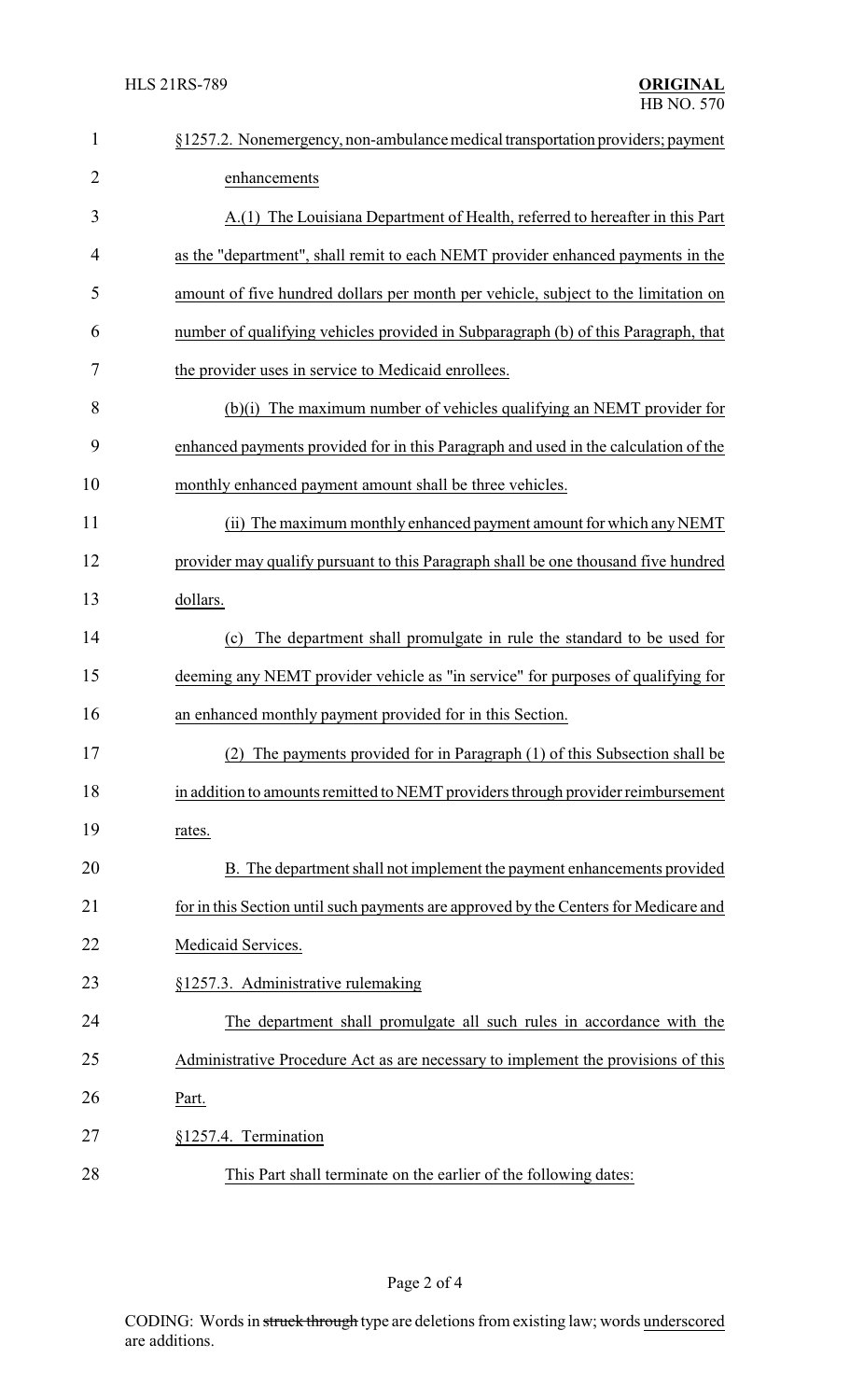| $\mathbf{1}$   | $(1)(a)$ The date upon which the secretary of the department publishes in the           |
|----------------|-----------------------------------------------------------------------------------------|
| $\overline{2}$ | Louisiana Register a notice certifying that average monthly vehicle-related insurance   |
| 3              | costs to NEMT providers in Louisiana have decreased to an amount that is less than      |
| $\overline{4}$ | average monthly vehicle-related insurance costs to those providers in state fiscal year |
| 5              | 2020-2021.                                                                              |
| 6              | The secretary of the department shall collaborate with the commissioner<br>(b)          |
| 7              | of insurance to make the cost determinations necessary for the development of the       |
| 8              | notice provided for in Subparagraph (a) of this Paragraph.                              |
| 9              | September 30, 2024.                                                                     |
|                |                                                                                         |

## DIGEST

The digest printed below was prepared by House Legislative Services. It constitutes no part of the legislative instrument. The keyword, one-liner, abstract, and digest do not constitute part of the law or proof or indicia of legislative intent.  $[R.S. 1:13(B)$  and  $24:177(E)]$ 

| HB 570 Original | 2021 Regular Session | Lyons |
|-----------------|----------------------|-------|
|                 |                      |       |

**Abstract:** Provides for payment enhancements through the state Medicaid program to compensate nonemergency medical transportation providers for insurance cost increases in that industry.

Proposed law provides that its purpose is to facilitate much-needed provider relief in the state Medicaid program by offsetting the increased costs of insurance borne by nonemergency, non-ambulance medical transportation providers, referred to hereafter as "NEMT providers", in meeting the insurance coverage requirements necessary for them to maintain their enrollment as Medicaid providers.

Proposed law requires the La. Department of Health (LDH) to remit to each NEMT provider enhanced payments in the amount of \$500 per month per vehicle, up to a maximum of three vehicles, that the provider uses in service to Medicaid enrollees. Provides that the maximum monthly enhanced payment amount for which any NEMT provider may qualify pursuant to proposed law shall be \$1,500.

Proposed law stipulates that the payments provided for in proposed law shall be in addition to amounts remitted to NEMT providers through provider reimbursement rates.

Proposed law prohibits LDH from implementing the payment enhancements provided for in proposed law until such payments are approved by the federal Medicaid agency.

Proposed law provides that it shall terminate on the earlier of the following dates:

- (1) The date upon which the secretary of LDH publishes in the La. Register a notice certifying that average monthly vehicle-related insurance costs to NEMT providers in La. have decreased to an amount that is less than average monthly vehicle-related insurance costs to those providers in state fiscal year 2020-2021.
- (2) September 30, 2024.